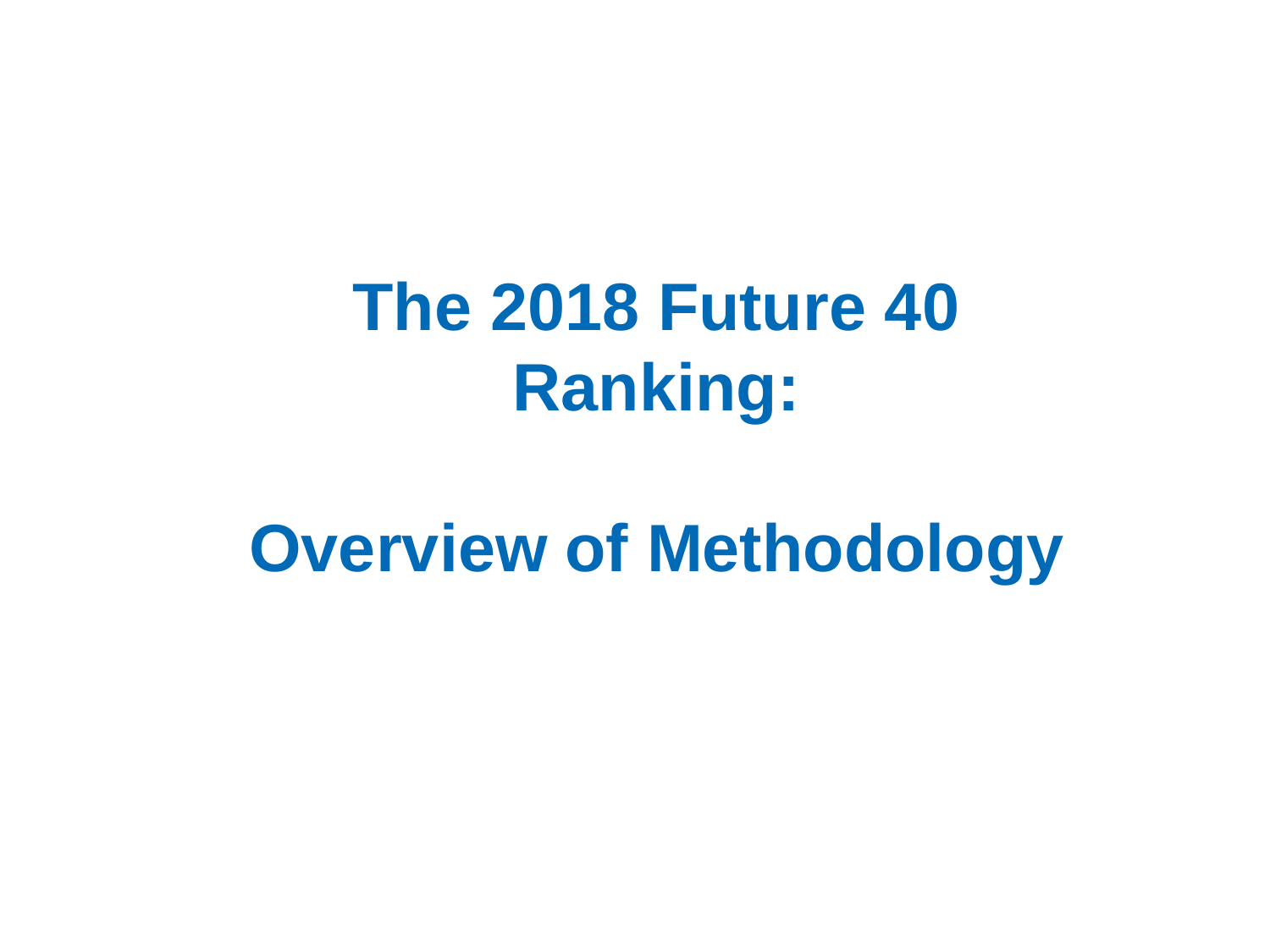### Future 40 fast facts

#### **Overview**

- **Annual ranking** of corporate sustainability performance
- **Showcases Canada's emerging sustainability** leaders

#### **Eligibility**

- *Size: Private or publicly-listed companies* headquartered in Canada with a revenue of under CDN\$ 1 billion (or where revenue cannot be verified) with evidence of ESG reporting\*
- *Industry:* Companies engaged in tobacco manufacturing or deriving a majority of revenue from weapons manufacturing are excluded.
- Members of the last Future 40 ranking

#### **Approach**

- Ranking is based on **publicly-disclosed data**  (e.g., financial filings, sustainability reports). All required datapoints are pre-populated. Submissions from companies are **not** required.
- Eligible companies will be contacted for data **verification** prior to project completion.
- Methodology is based on up to **16 key performance indicators** (KPIs) covering resource, employee and financial management

#### **Contact info and to learn more**

- **Email [research@corporateknights.com](mailto:research@corporateknights.com) if you** would like to confirm the correct contacts for your organization
- **.** Visit [www.corporateknights.com f](http://www.global100.org/)or more details

*<sup>\*</sup> Determined primarily through inclusion in the list of CSR reporters according to the GRI (www.globalreporting.org)*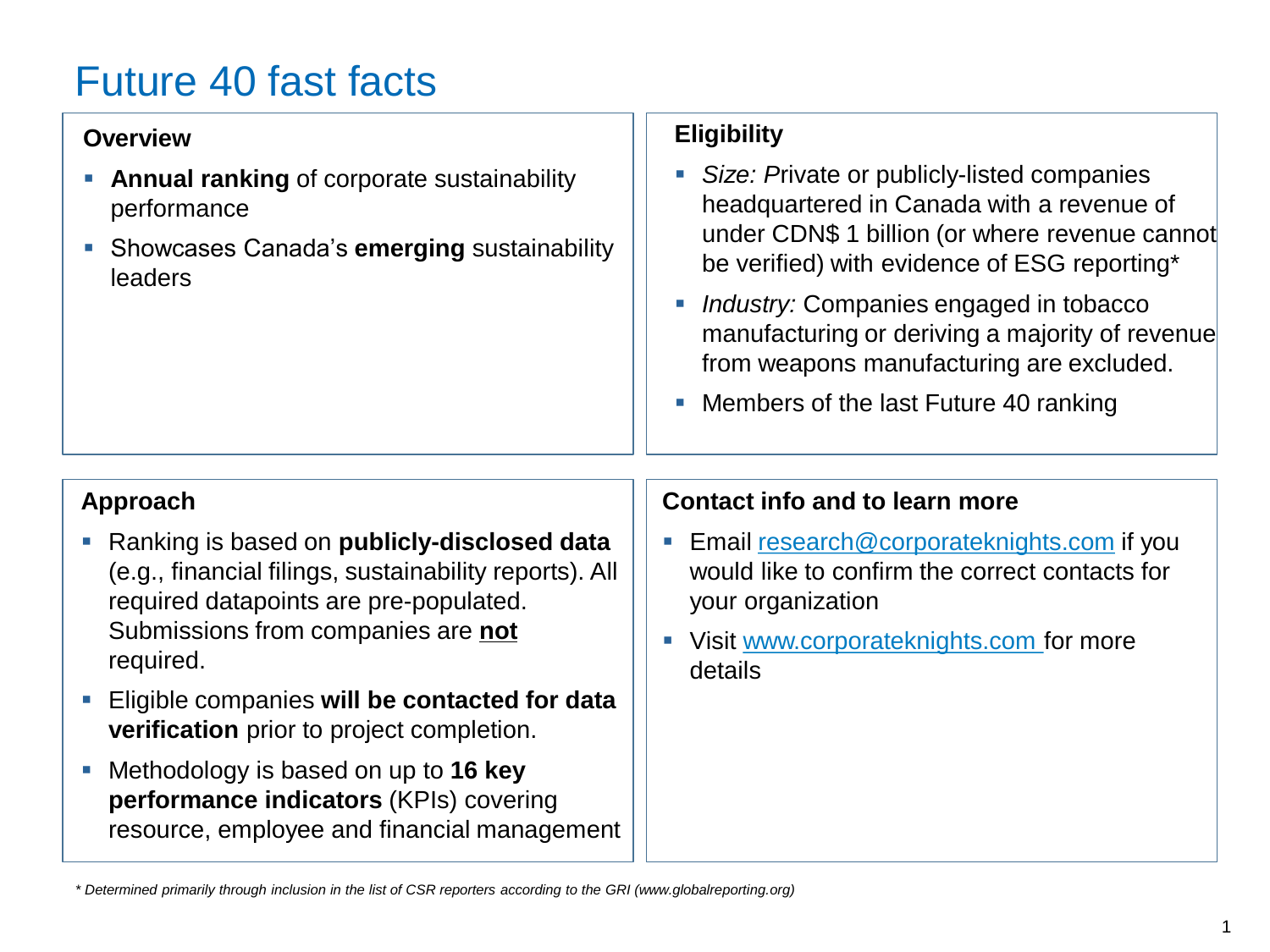### Ranking is conducted by Corporate Knights, a specialized media and investment research firm

Corporate Knights is a Toronto-based, employee-owned B Corp that operates in three segments**:**

#### – **Corporate Knights Magazine**

- World's largest circulating magazine focused on sustainability and responsible business.
- Reaches 380,000 of the world's most influential business and political decision-makers.

#### – **CK Research**

- CK Research offers a range investment product sustainability ratings and tools
- CK Research also manages several external research projects (e.g. Newsweek Green Rankings, Carbon Clean 200, Sustainable Stock Exchange Ranking).

#### – **Council for Clean Capitalism**

- CEO-supported group catalyzing smart and efficient public policy.
- Engages with leading public policy-makers.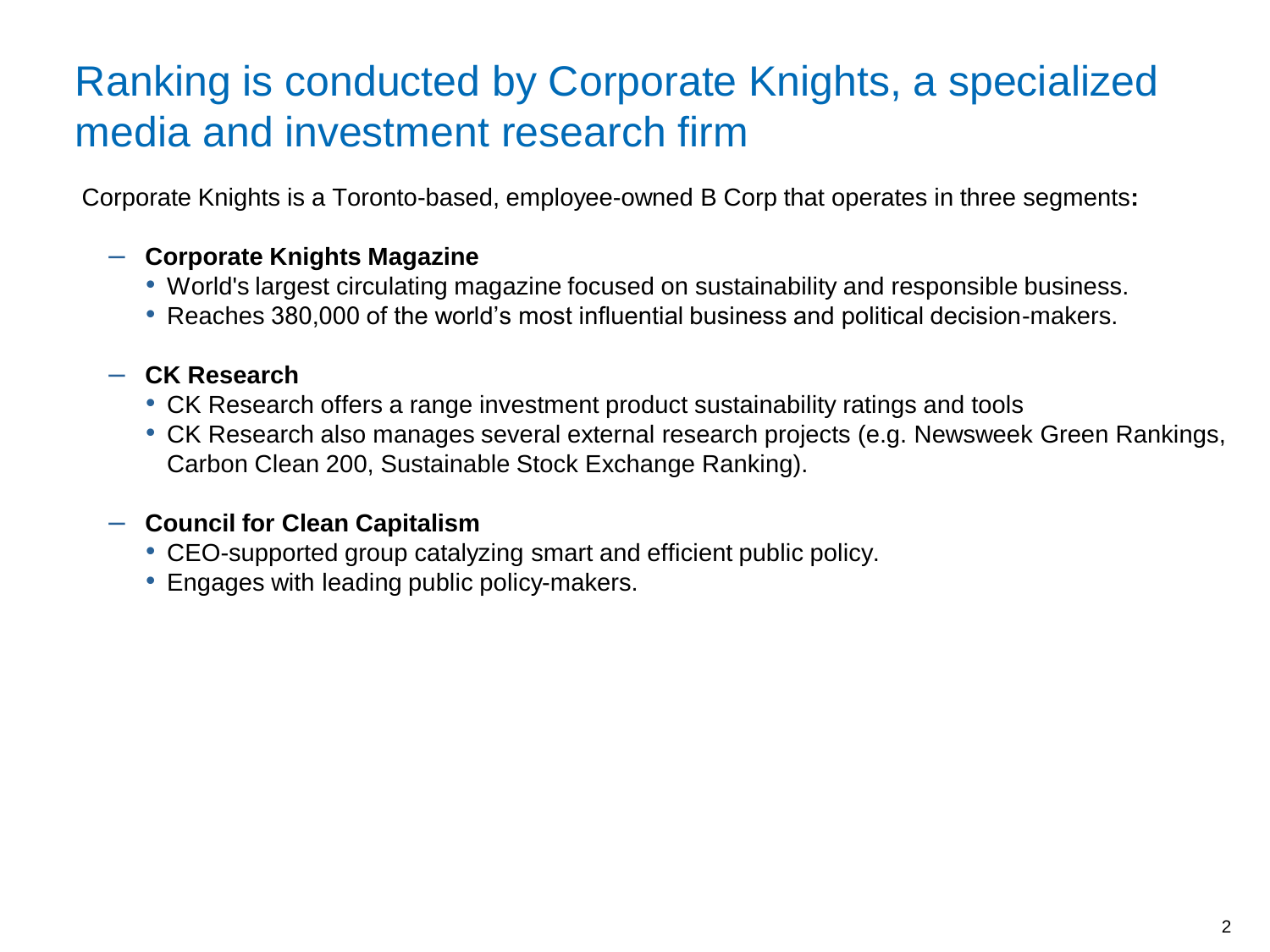### Philosophical perspective of the Future 40

- **Relevance:** The ranking is meant to be representative of business sustainability in the current socio-economic context.
- **Transparency:** The precise methodology of the ranking and the results of the process are fully disclosed.
- **Objectivity:** Eligible companies will only be assessed using quantitative data and performance indicators.
- **Public data:** Only data-points that are part of the public domain are used
- **Comparability:** Companies are compared against their industry group peers based on performance indicators for which the underlying data are reasonably well disclosed by their industry group globally.
- **Engagement**: Companies eligible for the ranking are informed prior to the ranking, so as to have an opportunity to ensure the necessary data is made available publicly.
- **Example 1** Stakeholder feedback is actively solicited throughout the project. A Panel of Experts, consisting of several sustainability practitioners, review and comment on all aspects of the methodology.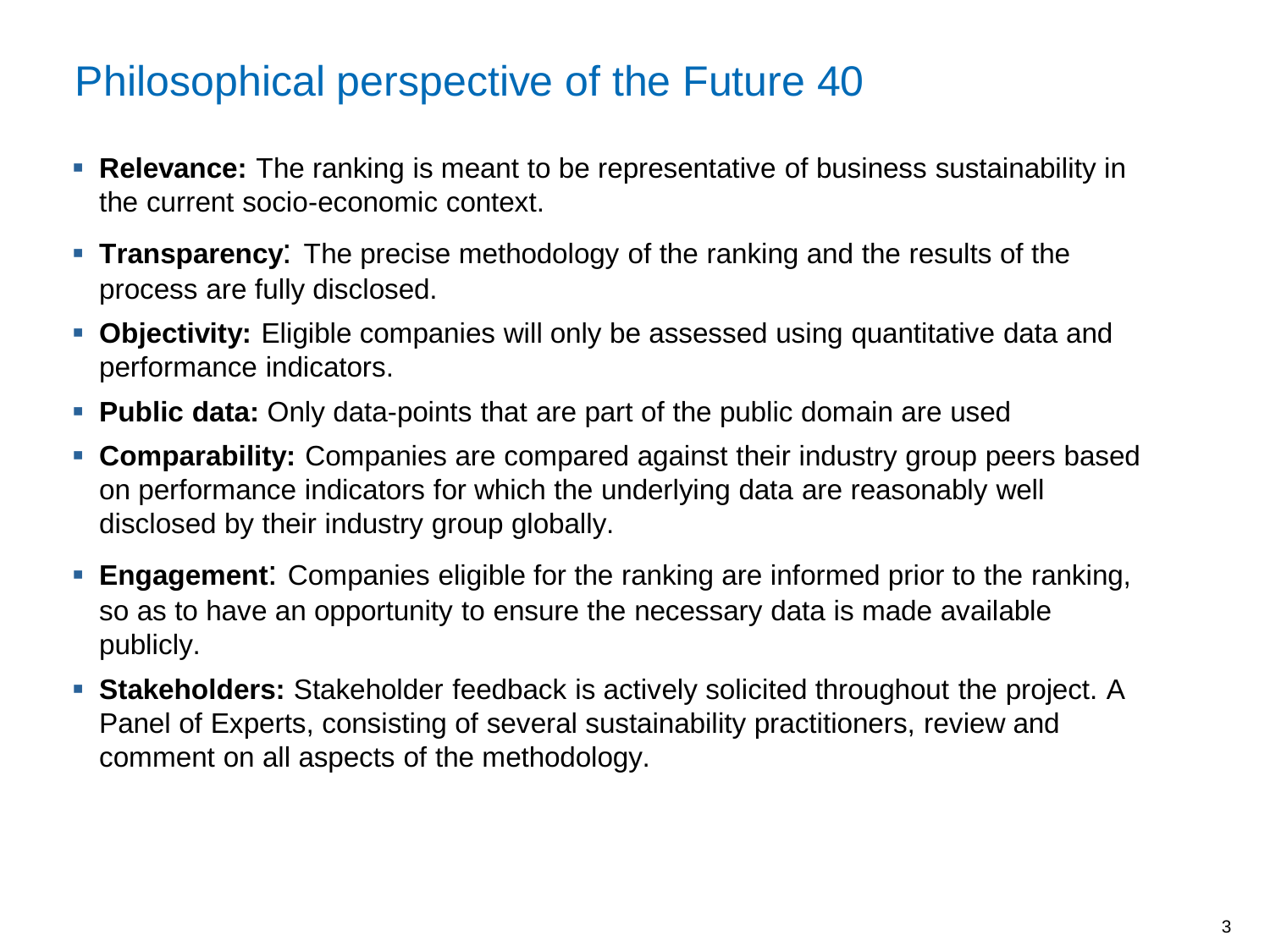# Updated rating methodology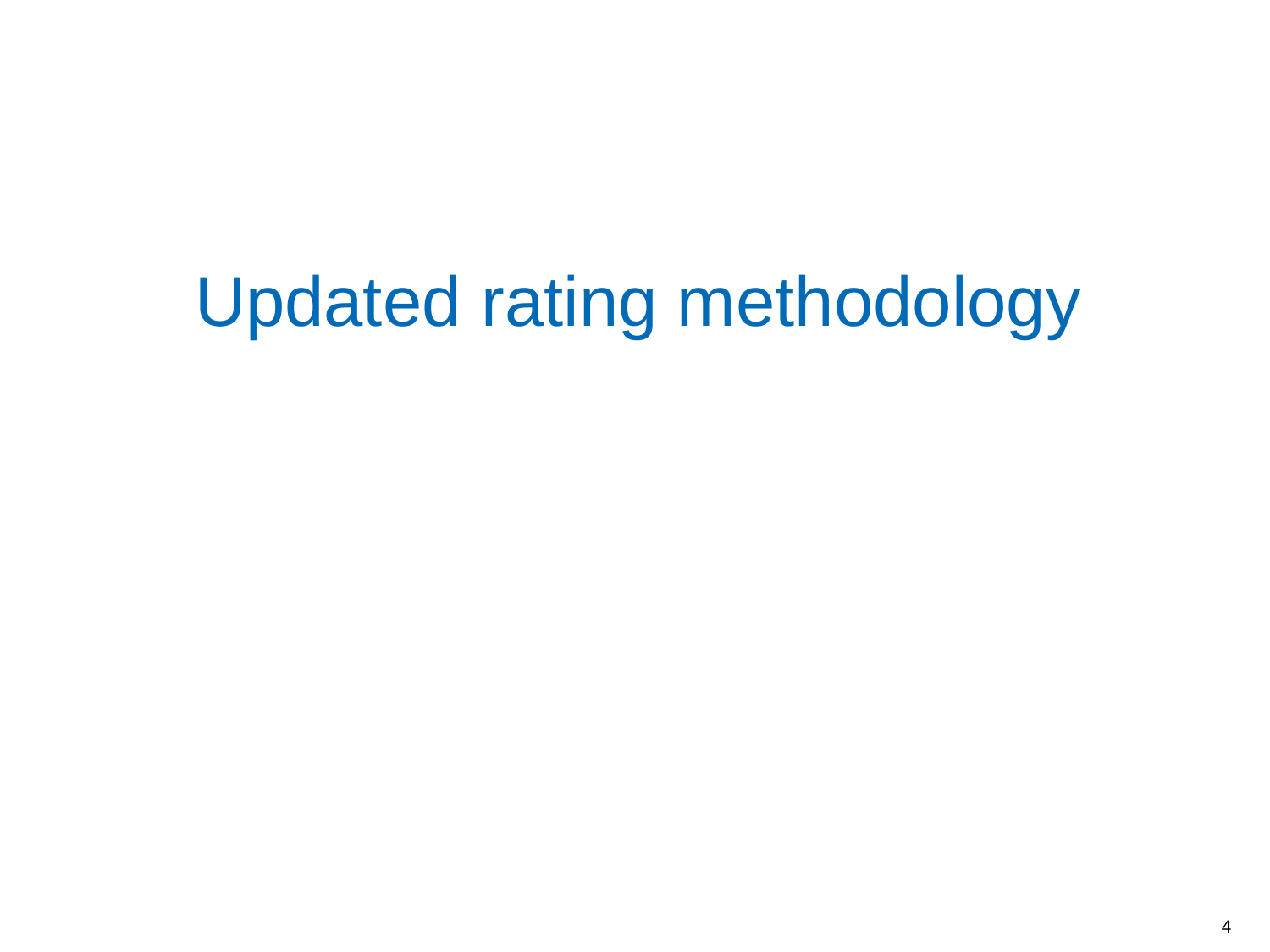### Resource management KPIs

| <b>KPI</b>                    | <b>Methodology</b>                                                                             |
|-------------------------------|------------------------------------------------------------------------------------------------|
| <b>Energy Intensity</b>       | Revenue (converted to USD using PPP exchange rate) / (Energy use – renewable energy<br>use)    |
| <b>Carbon Intensity</b>       | Revenue (converted to USD using PPP exchange rate) / GHG emissions: scope 1 & 2                |
| <b>Water Intensity</b>        | Revenue (converted to USD using PPP exchange rate) / Water use                                 |
| <b>Waste Intensity</b>        | Revenue (converted to USD using PPP exchange rate) / Non-recycled or reused waste<br>generated |
| <b>Clean Air Productivity</b> | ■ Revenue (converted to USD using PPP exchange rate) / VOC emissions (25%)                     |
| score                         | ■ Revenue (converted to USD using PPP exchange rate) / Nox emissions (25%)                     |
|                               | ■ Revenue (converted to USD using PPP exchange rate) / Sox emissions (25%)                     |
|                               | Revenue (converted to USD using PPP exchange rate) / Particulate matter emissions<br>(25%)     |

**Companies will only be scored on the KPIs that are deemed "priority KPIs" for their respective GICS industry + the four universal KPIs (see slide 8)**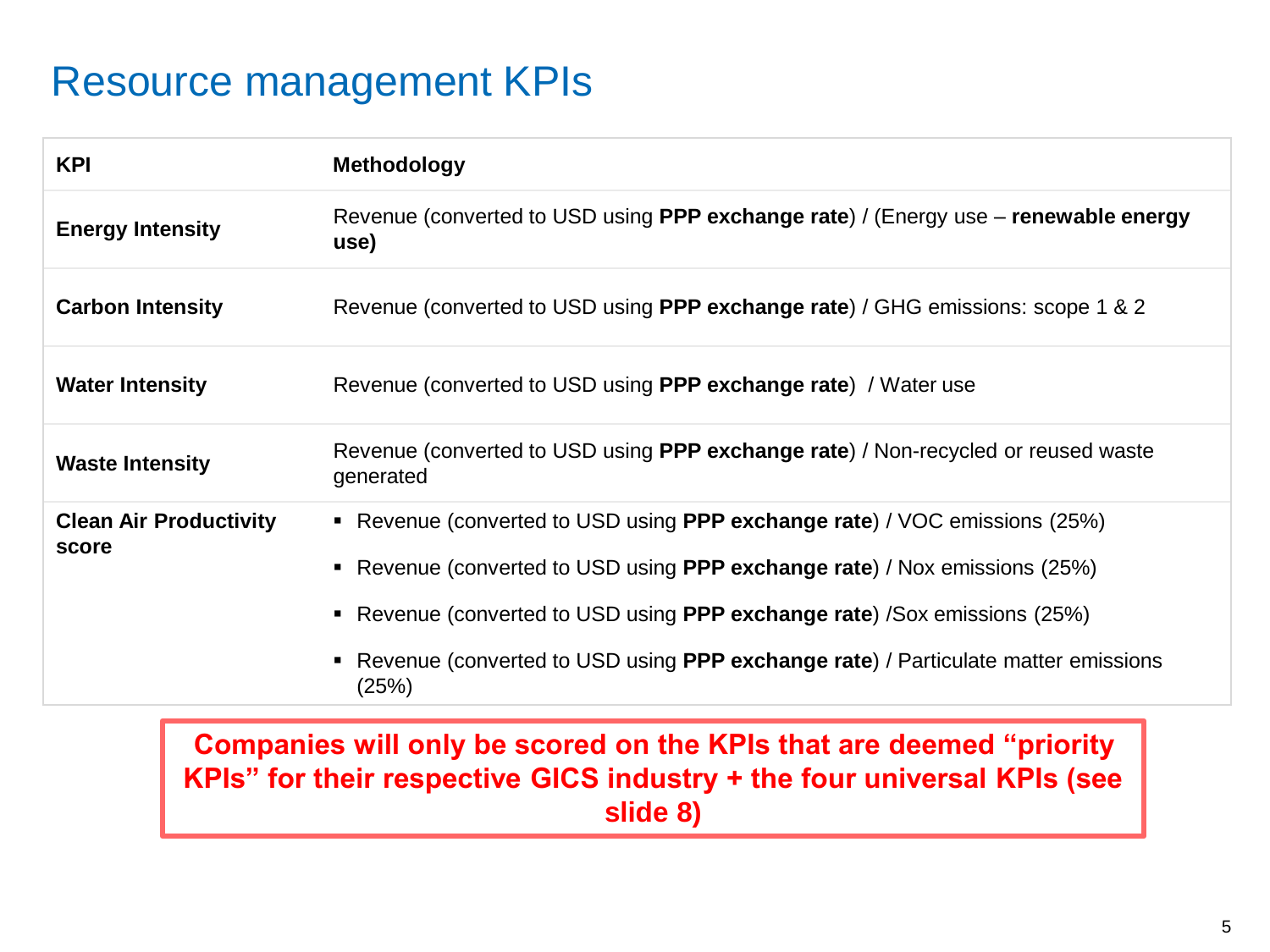### Financial management KPIs

| <b>KPI</b>                      | <b>Methodology</b>                                                                                                                                                                                                                                                     |
|---------------------------------|------------------------------------------------------------------------------------------------------------------------------------------------------------------------------------------------------------------------------------------------------------------------|
| <b>Innovation Capacity</b>      | $R&D$ expenses / revenue – three year trailing                                                                                                                                                                                                                         |
| <b>Percentage Tax Paid</b>      | Cash tax amount paid / EBITDA – four year trailing                                                                                                                                                                                                                     |
| <b>CEO-Average Employee Pay</b> | CEO compensation / average employee compensation                                                                                                                                                                                                                       |
| <b>Pension Fund Status</b>      | 75% (total DB and DC employer contributions/ FTE employees percentile-ranked<br>against peers) + 1/4(fair value of DB plan assets/FTE employees percentile-ranked -<br>(1-(fair value of DB plan assets/liability percentile-ranked))                                  |
| <b>Supplier score</b>           | • The company's largest supplier as determined by Bloomberg<br>• Largest supplier scored using this same rating methodology for the 2018 Global<br>100 excluding the "Supplier score" KPI.<br>• Primary data source: Bloomberg, FactSet, Thomson Reuters Eikon and CDP |

#### **Companies will only be scored on the KPIs that are deemed "***priority KPIs***" for their respective GICS industry + the four universal KPIs (see slide 8)**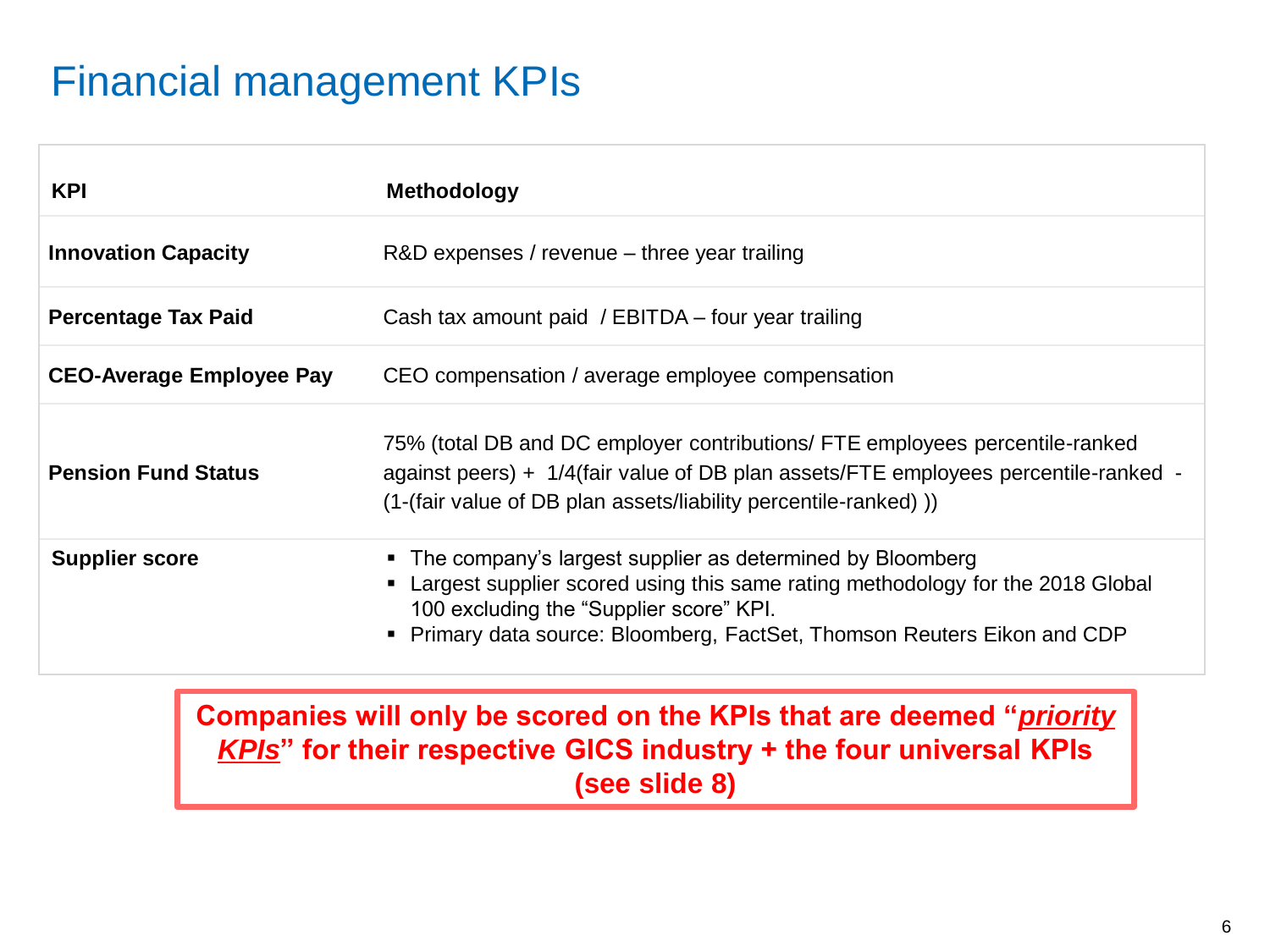### Employee management KPIs

| <b>KPI</b>                     | <b>Methodology</b>                                                                                                                                                                                          |
|--------------------------------|-------------------------------------------------------------------------------------------------------------------------------------------------------------------------------------------------------------|
| <b>Safety Performance</b>      | (1) Fatalities, and (2) lost time incidents rate                                                                                                                                                            |
| <b>Employee Turnover</b>       | Number of departures / average total employees                                                                                                                                                              |
| <b>Leadership Diversity</b>    | (1) Female representation on board of directors, and<br>(2) Female representation in executive management team<br>(compared against same industry peers only, but against all companies in the<br>universe) |
| <b>Sustainability Pay Link</b> | Mechanisms that link senior executive pay to sustainability targets                                                                                                                                         |

**Companies will only be scored on the KPIs that are deemed "***priority KPIs***" for their respective GICS industry + the four universal KPIs (see slide 8)**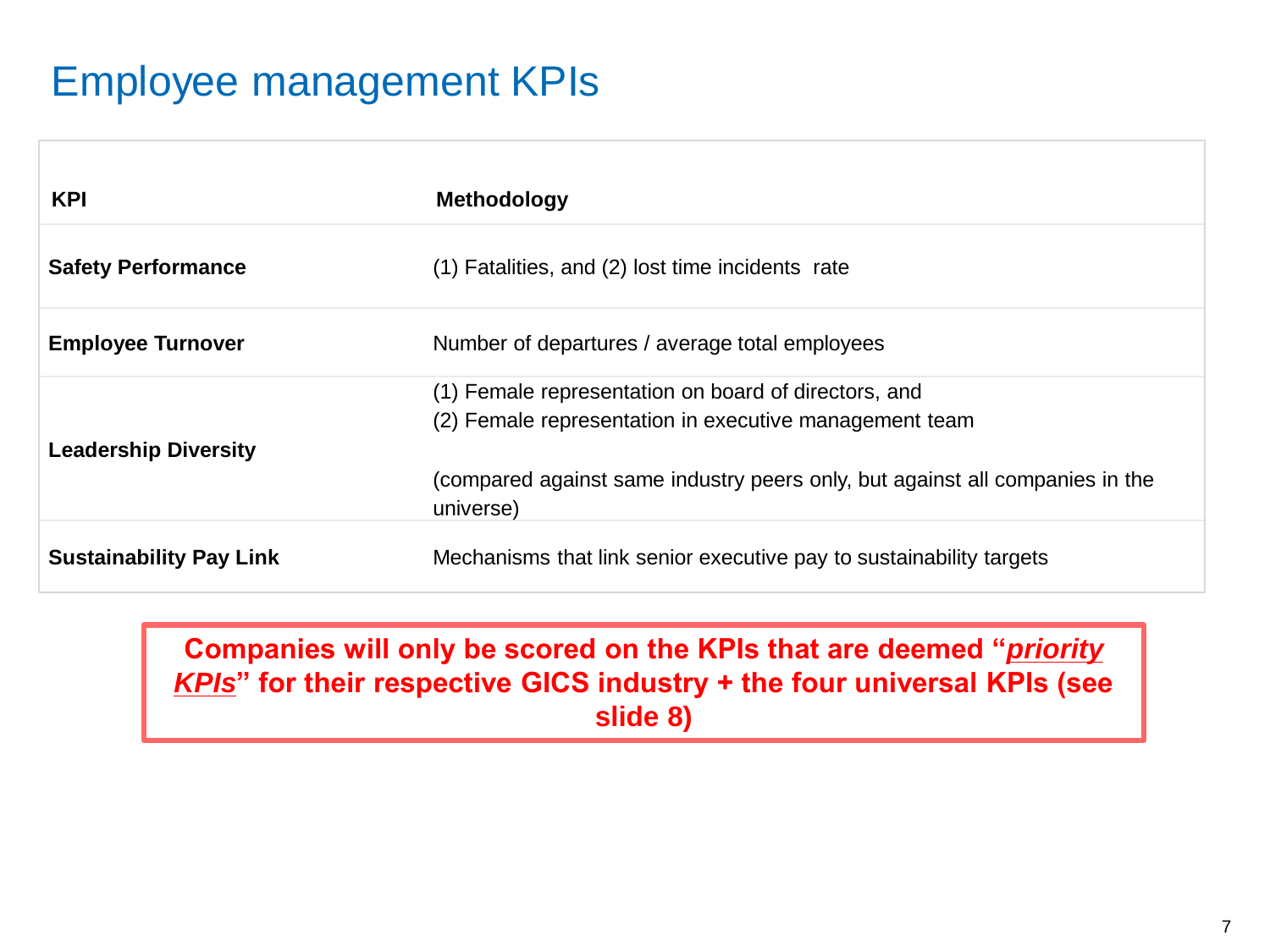### The Four Universal KPIs

**All** companies, irrespective of GICS Industry will still be assessed on all four universal KPIs:

- Leadership Diversity,
- Sustainability Pay Link,
- Pension Fund Status,
- Percentage Tax Paid, and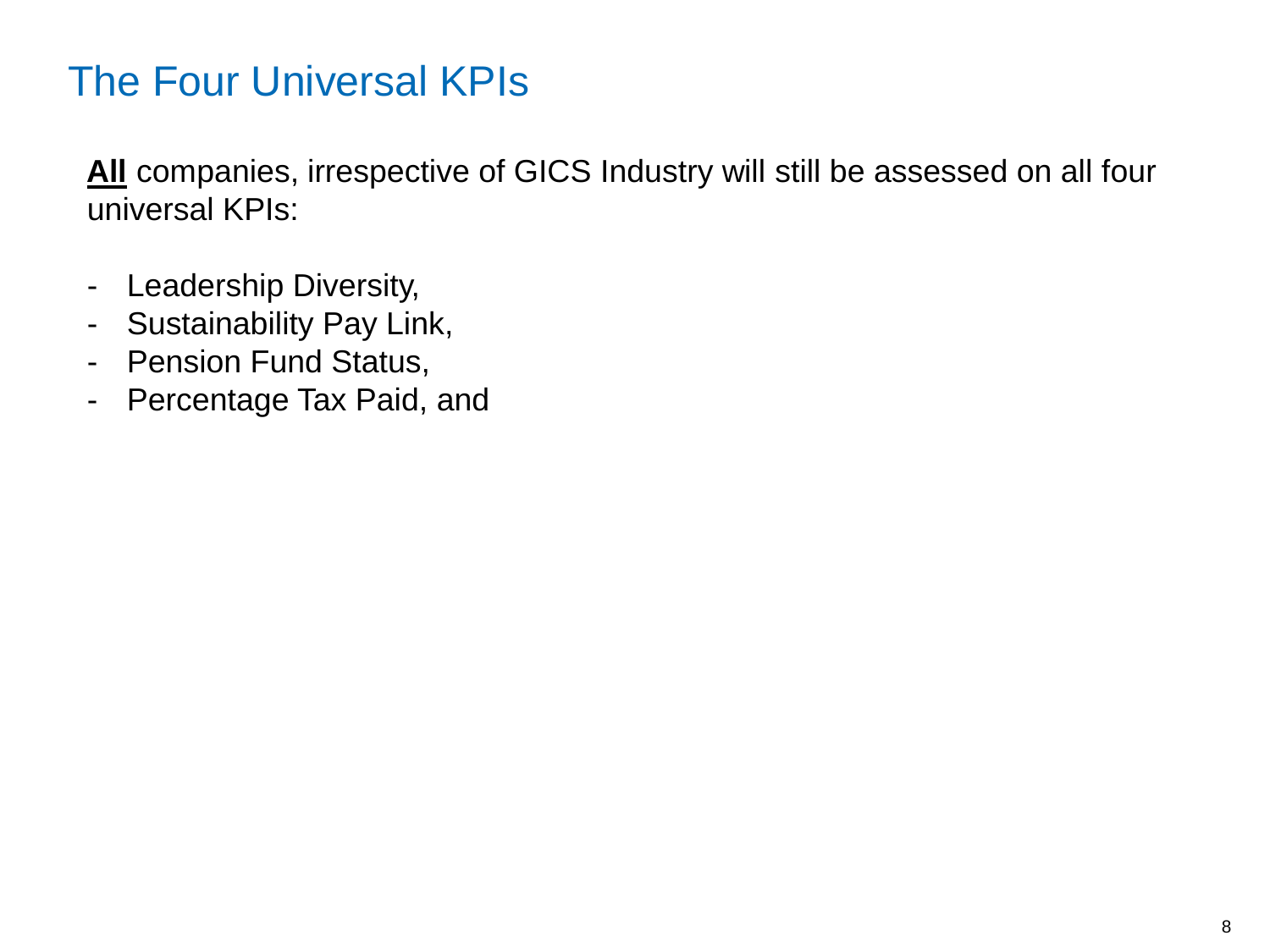Priority KPIs and weighting scheme for each GICS Industry under the new methodology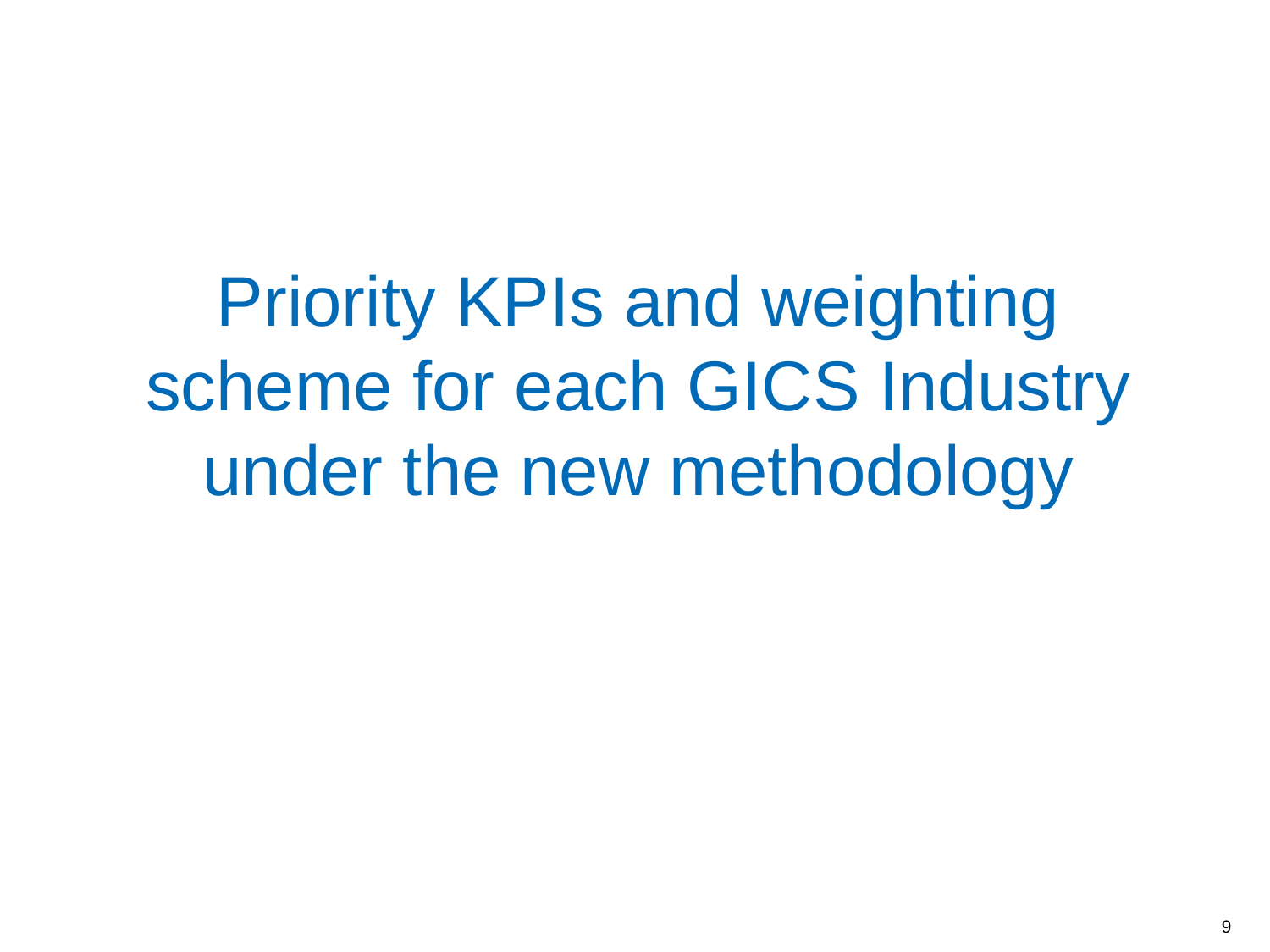### Impact-weighted KPIs

**Philosophy:** We take the view that in each industry, its impact on each individual KPIs is different – greater or smaller compared to another industry. The bigger the impact or of a given performance metric is in relation to other GICS Industry groups, the more impactful that metric is and therefore the higher the weight of that KPI.

#### **Impact calculation example - Energy use by the Utilities industry as an example:**

The sum of Energy Use (in GJ) for all publicly-listed companies globally (n=5,994) is grouped by GICS Industry Group, then is calculated as a percentage of the total Energy Use for all 5831 companies. For instance, the GICS Industry Utilities accounts for 23.7% of all Energy Use of all 5,994 companies; that industry's impact on Energy Use is 23.7%. The above principle is applied to all remaining KPIs (except Supplier Score and Sustainability pay link which have fixed weights of 2.5% and 5% respectively for all industries) for each of the 24 GICS Industry Groups.

**Exceptions:** *Due to the ongoing economic transition towards clean energy sources, the Automotive, Energy and Utilities industries are given a fixed weight of 50% for the Clean Revenue KPI.*

#### **Weighing KPIs according to impact – Utilities GICS Industry Group as an example:**

The GICS Utilities Industry Group has 17 priority KPIs. Of these, Supplier Score and Sustainability Pay Link have fixed weights (2.5% and 5% respectively). The remaining 14 KPIs (42.5% of the weights) are assigned ranks based on their calculated impact: for instance, Utilities use more water than any other industry (77.2% of total water withdrawals); this KPIs receives the highest weight (17.8%) according to it relative share of global impact across the 14 KPIs.

|                 | Energy | <b>GHG</b> | Water | Waste | Employee<br>Turnover | <b>Injuries</b> | Fatalities | Clean Air<br>productivit | CEO - Average Percentage<br>Employee Pay | tax paid | Pension<br>Fund<br><b>Status</b> | Innovation<br>capacity | Women in<br>executive<br><b>Imanagement</b> | lWomen onl<br>board | Clean<br>revenue |
|-----------------|--------|------------|-------|-------|----------------------|-----------------|------------|--------------------------|------------------------------------------|----------|----------------------------------|------------------------|---------------------------------------------|---------------------|------------------|
| Impact          | 23.7%  | 35.3%      | 77.2% | 1.4%  | 2.8%                 | 3.3%            | 10.5%      | 7.9%                     | 2.6%                                     | 6.4%     | 6.8%                             | 0.7%                   | 2.6%                                        | 3.6%                | 22.7%            |
| Final<br>Weight | 5.5%   | 8.1%       | 17.8% | 0.3%  | 0.6%                 | 0.8%            | 2.4%       | 1.8%                     | 0.6%                                     | 1.5%     | 1.6%                             | 0.2%                   | 0.6%                                        | 0.8%                | 50.0%            |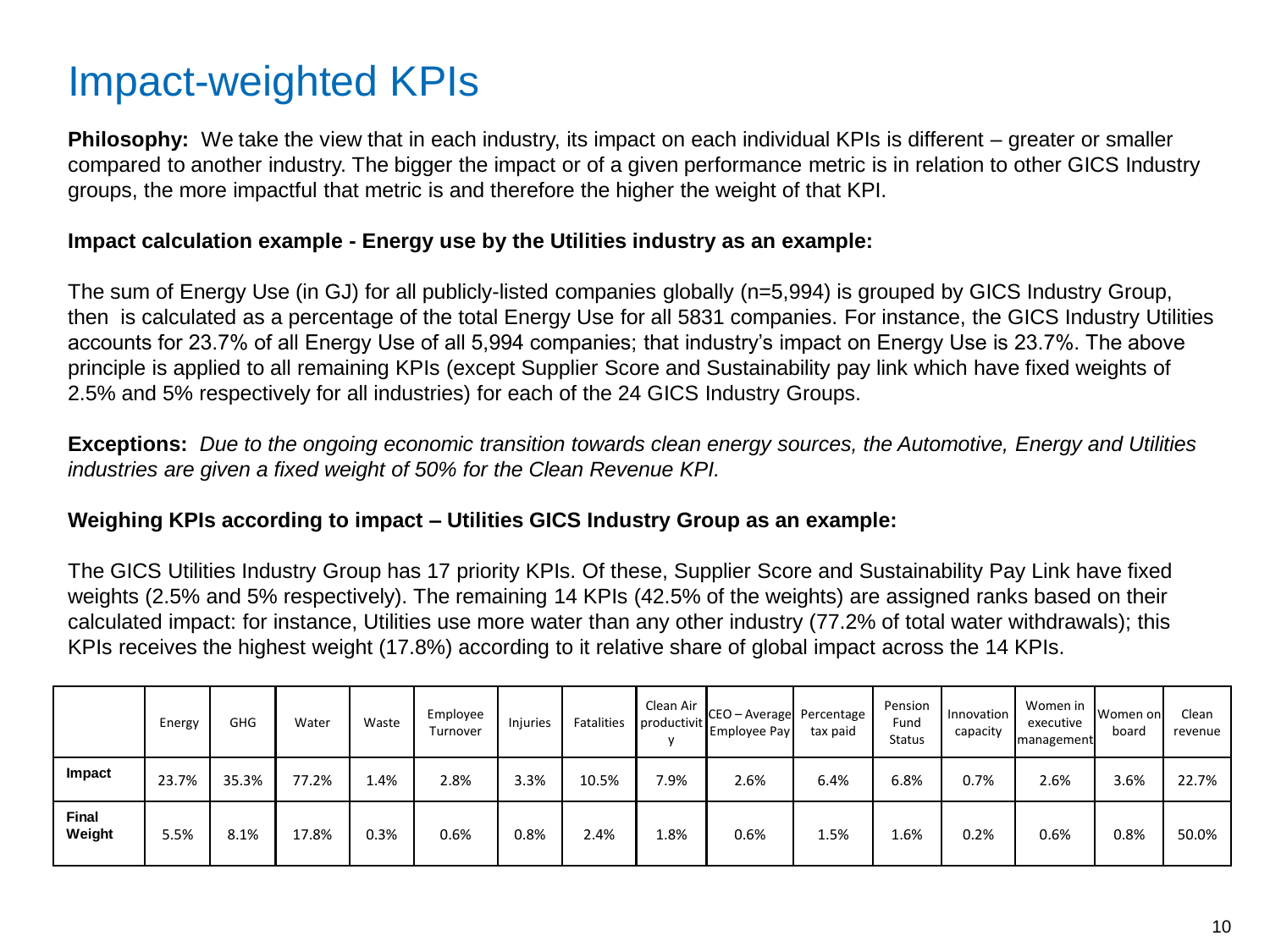### Priority indicators and weights per GICS industry

Please **double-click** on the icon below to open the list of priority indicators and weights for each GICS Industry in a new Excel window





**Microsoft Excel** Worksheet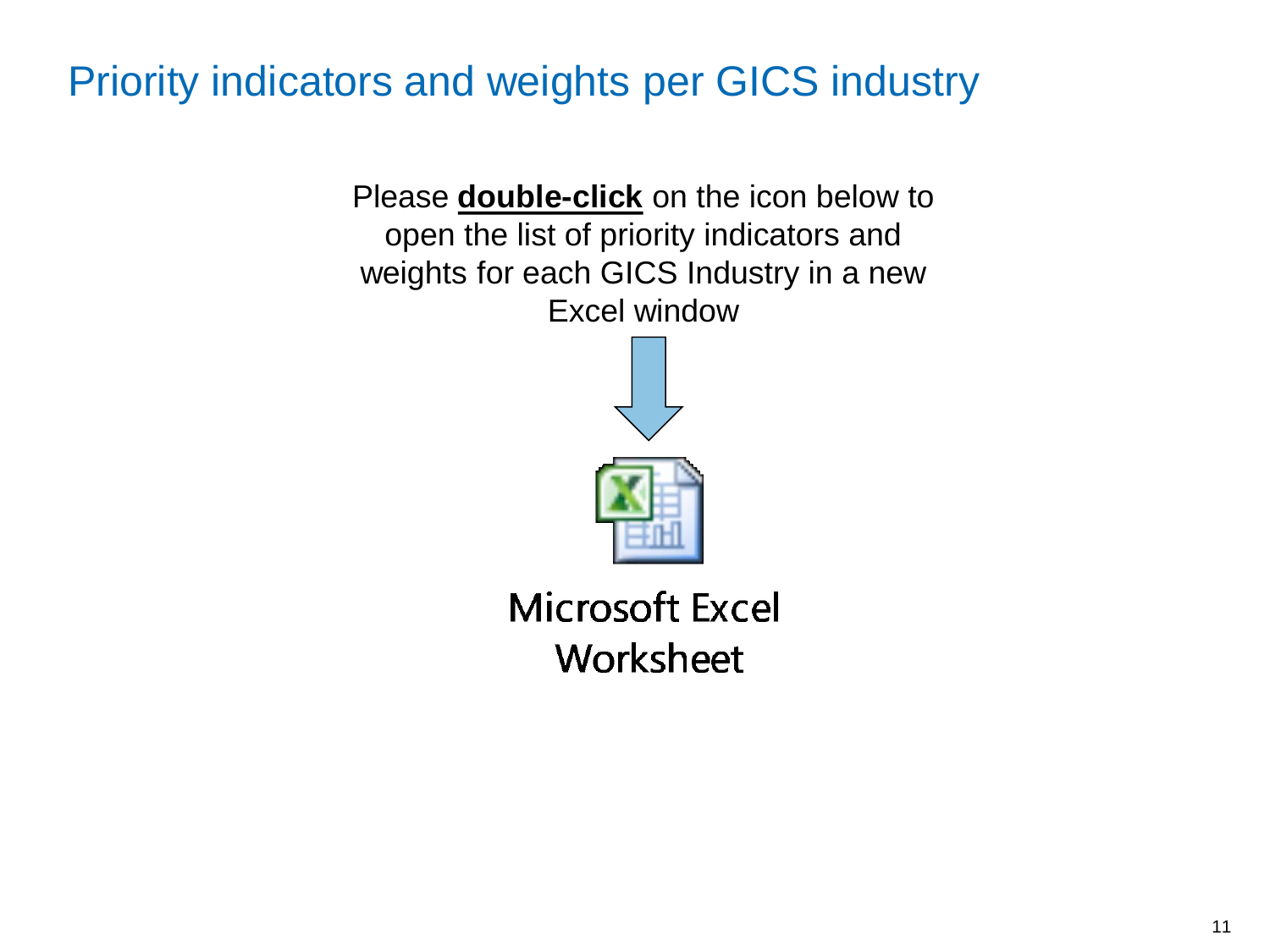## Appendix III: Detailed scoring methodology

| #              | Name of KPI                | Measurement                                                                                                                                                                                                                                                                                                                                                                                                                                                                                                                                                                                                                                                                                                                                                                                                                                                                                                                                                                                                                                                                                                                                                |
|----------------|----------------------------|------------------------------------------------------------------------------------------------------------------------------------------------------------------------------------------------------------------------------------------------------------------------------------------------------------------------------------------------------------------------------------------------------------------------------------------------------------------------------------------------------------------------------------------------------------------------------------------------------------------------------------------------------------------------------------------------------------------------------------------------------------------------------------------------------------------------------------------------------------------------------------------------------------------------------------------------------------------------------------------------------------------------------------------------------------------------------------------------------------------------------------------------------------|
| $\mathbf{1}$   | <b>Energy Productivity</b> | In the first step, each company's Energy Productivity is calculated. Energy Productivity is defined as Revenue<br>(\$US PPP-converted) / Total Energy Use (GJ) – Renewable Energy Use (GJ). It is then percent-ranked against<br>that of all same-industry group peers within the CK coverage universe, and multiplied by 0.75. In the second<br>step, the change in each company's Energy Productivity over a two-year period is calculated and percent-ranked<br>against that of all same-industry group peers within the CK coverage universe. If the company's percent-rank is<br>top quartile, the percent-rank is multiplied by 1 and then by 0.25. If the company's percent-rank is second<br>quartile, the percent-rank is multiplied by 0.75 and then by 0.25. If the company's percent-rank is third quartile,<br>the percent-rank is multiplied by 0.5 and then by 0.25. If the company's percent-rank is bottom quartile, the<br>percent-rank is multiplied by 0.25 and then by 0.25. In the third step, the value from the first and second steps<br>are totaled.                                                                             |
| $\overline{2}$ | <b>Carbon Productivity</b> | In the first step, each company's Carbon Productivity is calculated. Carbon Productivity is defined as Revenue<br>(\$US PPP-converted) / Total Greenhouse gas (GHG) Emissions (CO2e). Only Scope 1 and Scope 2 emissions<br>are included according to the GHG Protocol. It is then percent-ranked against that of all same-industry group<br>peers within the CK coverage universe, and multiplied by 0.75. In the second step, the change in each<br>company's Carbon Productivity over a two-year period is calculated and percent-ranked against that of all<br>same-industry group peers within the CK coverage universe. If the company's percent-rank is top quartile, the<br>percent-rank is multiplied by 1 and then by 0.25. If the company's percent-rank is second quartile, the<br>percent-rank is multiplied by 0.75 and then by 0.25. If the company's percent-rank is third quartile, the<br>percent-rank is multiplied by 0.5 and then by 0.25. If the company's percent-rank is bottom quartile, the<br>percent-rank is multiplied by 0.25 and then by 0.25. In the third step, the value from the first and second steps<br>are totaled. |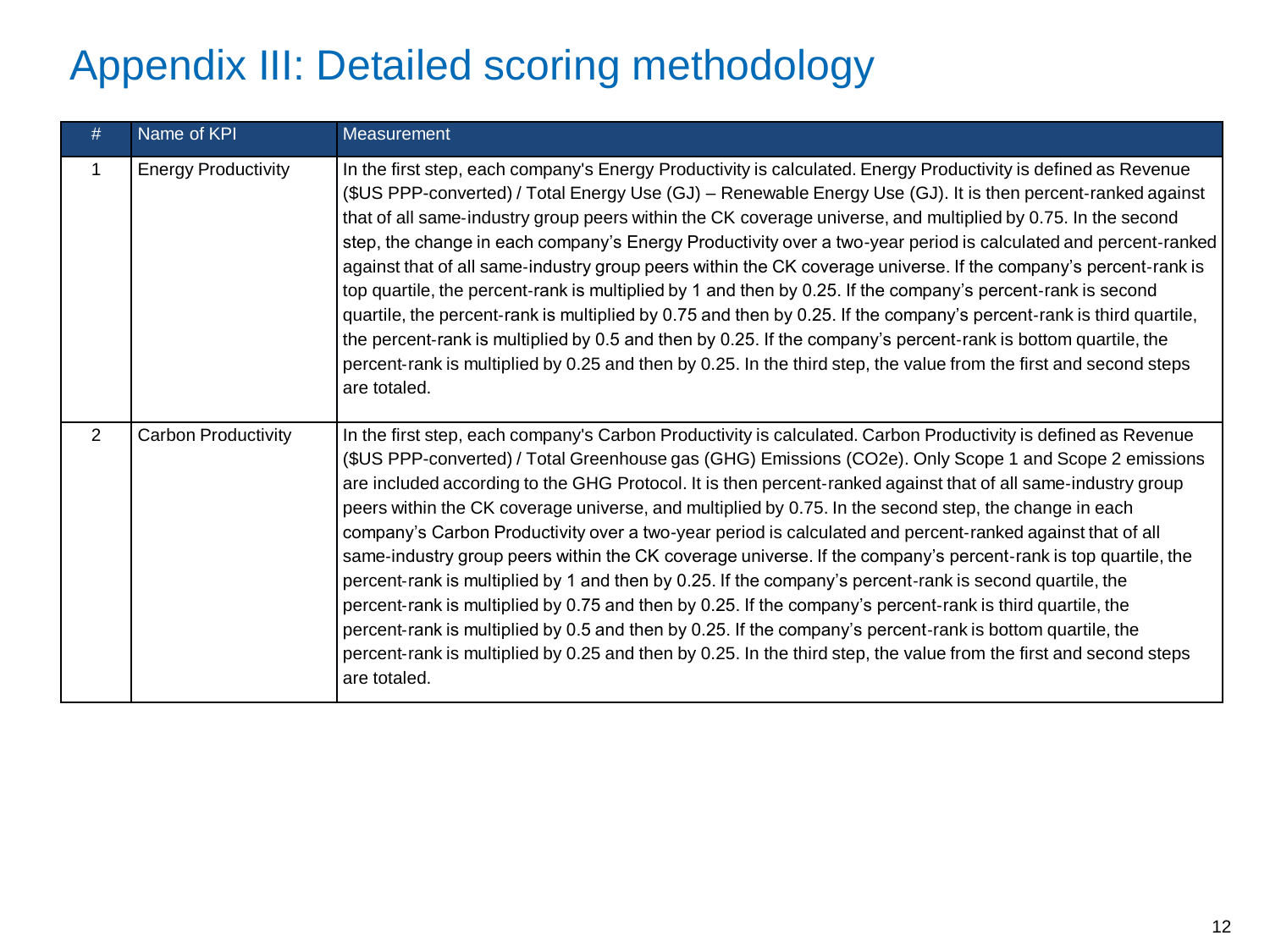| $\overline{3}$ | <b>Water Productivity</b>  | In the first step, each company's Water Productivity is calculated. Water Productivity is defined as Revenue<br>(\$US PPP-converted) / Total water (m3). It is then percent-ranked against that of all same-industry group<br>peers within the CK coverage universe, and multiplied by 0.75. In the second step, the change in each<br>company's Water Productivity over a two-year period is calculated and percent-ranked against that of all<br>same-industry group peers within the CK coverage universe. If the company's percent-rank is top quartile, the<br>percent-rank is multiplied by 1 and then by 0.25. If the company's percent-rank is second quartile, the<br>percent-rank is multiplied by 0.75 and then by 0.25. If the company's percent-rank is third quartile, the<br>percent-rank is multiplied by 0.5 and then by 0.25. If the company's percent-rank is bottom quartile, the<br>percent-rank is multiplied by 0.25 and then by 0.25. In the third step, the value from the first and second steps<br>are totaled.                                                        |
|----------------|----------------------------|---------------------------------------------------------------------------------------------------------------------------------------------------------------------------------------------------------------------------------------------------------------------------------------------------------------------------------------------------------------------------------------------------------------------------------------------------------------------------------------------------------------------------------------------------------------------------------------------------------------------------------------------------------------------------------------------------------------------------------------------------------------------------------------------------------------------------------------------------------------------------------------------------------------------------------------------------------------------------------------------------------------------------------------------------------------------------------------------------|
| $\overline{4}$ | <b>Waste Productivity</b>  | In the first step, each company's Waste Productivity is calculated Waste Productivity is defined as Revenue<br>(\$US PPP-converted) / [Total waste generated (metric tonnes) - waste recycled (metric tonnes)]. It is then<br>percent-ranked against that of all same-industry group peers within the CK coverage universe, and multiplied<br>by 0.75. In the second step, the change in each company's Waste Productivity over a two-year period is<br>calculated and percent-ranked against that of all same-industry group peers within the CK coverage universe.<br>If the company's percent-rank is top quartile, the percent-rank is multiplied by 1 and then by 0.25. If the<br>company's percent-rank is second quartile, the percent-rank is multiplied by 0.75 and then by 0.25. If the<br>company's percent-rank is third quartile, the percent-rank is multiplied by 0.5 and then by 0.25. If the<br>company's percent-rank is bottom quartile, the percent-rank is multiplied by 0.25 and then by 0.25. In the third<br>step, the value from the first and second steps are totaled. |
| 5              | <b>Innovation Capacity</b> | In the first step, each company's Innovation Capacity score is determined by measuring the ratio of research<br>and development (R&D) expenditures to total revenue averaged over a trailing three-year period. In the second<br>step, each company's Innovation Capacity score is percent-ranked against that of all same-industry group<br>peers within the CK coverage universe.                                                                                                                                                                                                                                                                                                                                                                                                                                                                                                                                                                                                                                                                                                               |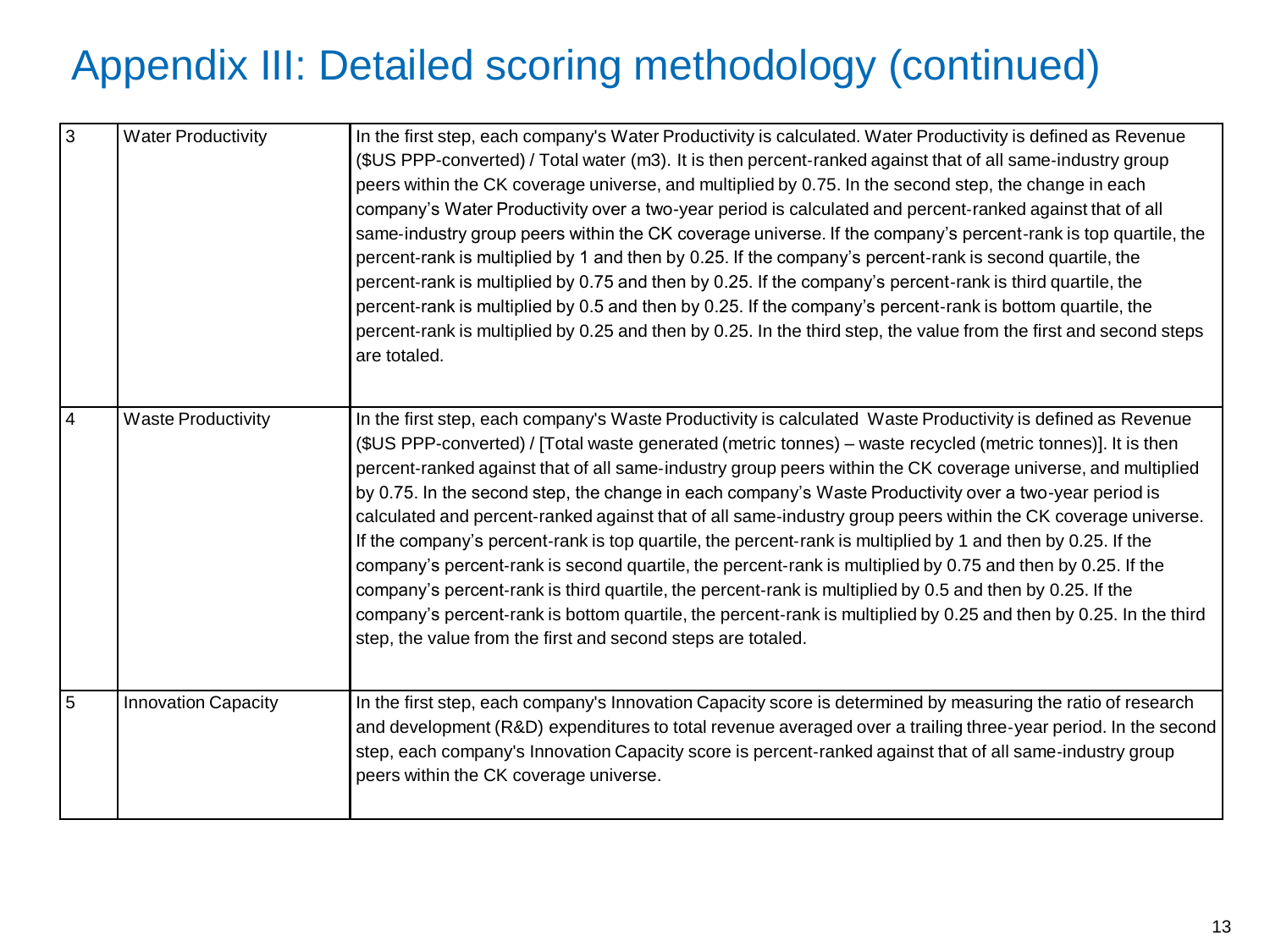| 6              | Percentage Tax Paid         | In the first step, each company's Percentage Tax Paid is calculated as the amount of taxes paid in cash over a<br>trailing four year period divided by their total EBITDA over the same period. Companies score a 0% in the event<br>that their total EBITDA or taxes paid in cash is zero or lower over the four year period. In the second step, each<br>company's Percentage Tax Paid is percent-ranked against that of all same-industry group peers within the CK<br>coverage universe.                                                                                                                                                                                                                                                                                                                                                                                                                                                                                                                                               |
|----------------|-----------------------------|--------------------------------------------------------------------------------------------------------------------------------------------------------------------------------------------------------------------------------------------------------------------------------------------------------------------------------------------------------------------------------------------------------------------------------------------------------------------------------------------------------------------------------------------------------------------------------------------------------------------------------------------------------------------------------------------------------------------------------------------------------------------------------------------------------------------------------------------------------------------------------------------------------------------------------------------------------------------------------------------------------------------------------------------|
| $\overline{7}$ | CEO-Average<br>Employee Pay | In the first step, each company's CEO to Average Employee Pay ratio is calculated as total CEO compensation<br>divided by average employee compensation. Average employee compensation is calculated by dividing the<br>company's total wage bill by the total number of employees. In the second step, each company's CEO to Average<br>Employee Pay ratio is percent-ranked against that of all same-industry group peers within the CK coverage<br>universe. The lower the ratio, the higher the rank.                                                                                                                                                                                                                                                                                                                                                                                                                                                                                                                                  |
| 8              | <b>Pension Fund Status</b>  | In the first step, the sum of the company's contribution to the defined benefit and defined contribution pension<br>plans are added up, then divided by the total number of full-time equivalent employees. This ratio is then percent-<br>ranked against that of all same-industry group peers within the CK coverage universe. This is labelled as "A"<br>In the second step, the fair value of the defined benefit plan assets is divided by the total number of full-time<br>equivalent employees; this ratio is then percent-ranked against that of all same-industry group peers within the CK<br>coverage universe. This is labelled as "B",<br>In the third step, the fair value of the defined benefit plan assets is divided by the projected defined benefit plan<br>obligations, then percent-ranked against that of all same-industry group peers within the CK coverage universe.<br>This is labelled as "C".<br>The Pension Fund Status Score is arrived at by the following formula: $(0.75 \times A) + 0.25(B - (1 - C))$ |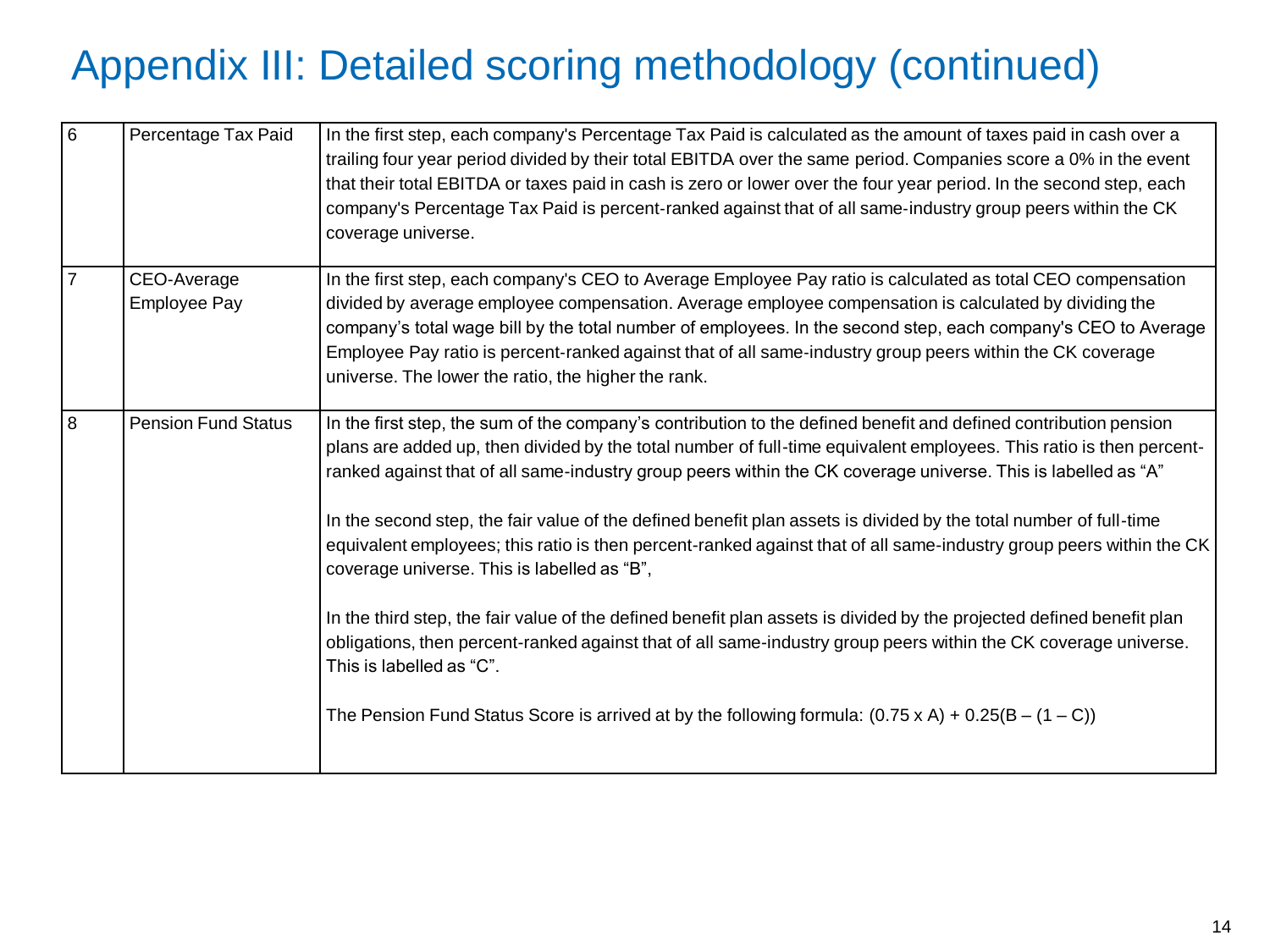| $9 - 10$  | Safety Performance      | Each company's Safety Performance is comprised of the Lost Time Injury Score and the Fatality Score. The Lost<br>Time Injury Score is determined by calculating the company's lost time injury rate (defined as the number of lost<br>time incidents per 200,000 employee hours) and percent-ranking it against that of all same-industry group peers<br>within the CK coverage universe. The Fatality Score is determined by calculating the company's fatality rate<br>(defined as the number of fatalities divided by the total number of fill-time equivalent employees) and<br>percent-ranking it against that of all same-industry group peers within the CK coverage universe.                                                        |
|-----------|-------------------------|----------------------------------------------------------------------------------------------------------------------------------------------------------------------------------------------------------------------------------------------------------------------------------------------------------------------------------------------------------------------------------------------------------------------------------------------------------------------------------------------------------------------------------------------------------------------------------------------------------------------------------------------------------------------------------------------------------------------------------------------|
| 11        | Employee Turnover       | Each company's Employee Turnover is percent-ranked against that of all same industry group peers within the<br>CK coverage universe. The lower the ratio, the higher the rank.                                                                                                                                                                                                                                                                                                                                                                                                                                                                                                                                                               |
| $12 - 13$ | Leadership Diversity    | Each company's Leadership Diversity is comprised of the Board Diversity Score and Executive Diversity Score<br>The Board Diversity Score is calculated by determining the proportion of the Board of Directors that is comprised<br>of female directors and percent-ranking it against that of all companies within the CK coverage universe. The<br>Executive Diversity Score is calculated by determining the proportion of the senior executive team that is<br>comprised of female executives and percent-ranking it against all companies within the CK coverage universe.<br>The Leadership Diversity Score is then the sum of the Board Diversity Score and the Executive Diversity Score.                                            |
| 14        | Sustainability Pay Link | The Sustainability Pay Link indicator is designed to reward companies that have set up mechanisms to link the<br>remuneration of senior executives with the achievement of sustainability goals or targets. A score of 100% is<br>given to companies that describe such a mechanism (e.g. the company specifies the proportion of a particular<br>named executive's compensation that is linked to the achievement of a corporate clean capitalism target, such<br>as reducing emissions, improving energy efficiency, or reducing health & safety accidents). A score of 0% is<br>given to companies that do not report any linking mechanisms. Unlike all other indicators, Clean Capitalism Pay<br>Link does not use any percent-ranking. |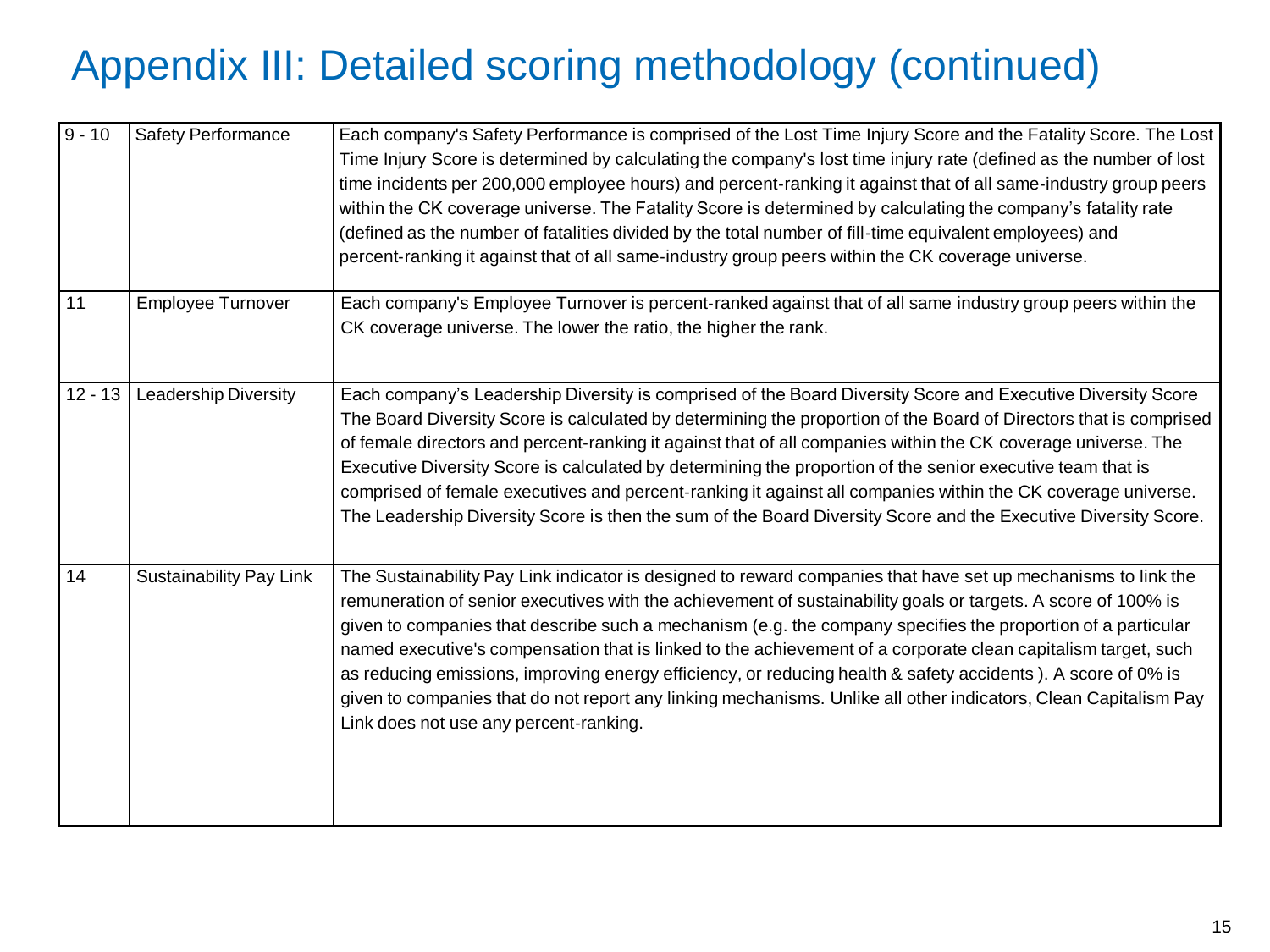| 15 | <b>Supplier Score</b>         | Each company's largest supplier is identified based on Bloomberg data. That supplier is then scored using the<br>Global 100 methodology, excluding the Supplier Score KPI.                                                                                                                                                                                                                                                                                                                                                                                                                                                                                                                                                                                                                                                                                                                                                                                                                                                                                                                                                                                                                                                                                                                                                                                                         |
|----|-------------------------------|------------------------------------------------------------------------------------------------------------------------------------------------------------------------------------------------------------------------------------------------------------------------------------------------------------------------------------------------------------------------------------------------------------------------------------------------------------------------------------------------------------------------------------------------------------------------------------------------------------------------------------------------------------------------------------------------------------------------------------------------------------------------------------------------------------------------------------------------------------------------------------------------------------------------------------------------------------------------------------------------------------------------------------------------------------------------------------------------------------------------------------------------------------------------------------------------------------------------------------------------------------------------------------------------------------------------------------------------------------------------------------|
| 16 | <b>Clean Air Productivity</b> | The Clean Air Productivity consists of four sub-indicators, each worth 25% of the Clean Air Productivity<br>indicator:<br><b>VOC Productivity</b><br>a)<br>Nox Productivity<br>b)<br>Sox Productivity<br>C)<br>Particulate Matter Productivity.<br>d)<br>Each of the above four sub-indicators are calculated in the same way, as follows:<br>In the first step, each company's sub-indicator Productivity is calculated by dividing Revenue (\$US PPP-<br>converted) by the air pollutant. It is then percent-ranked against that of all same-industry group peers within the<br>CK coverage universe, and multiplied by 0.75. In the second step, the change in each company's sub-indicator<br>Productivity over a two-year period is calculated and percent-ranked against that of all same-industry group<br>peers within the CK coverage universe. If the company's percent-rank is top quartile, the percent-rank is<br>multiplied by 1 and then by 0.25. If the company's percent-rank is second quartile, the percent-rank is multiplied<br>by 0.75 and then by 0.25. If the company's percent-rank is third quartile, the percent-rank is multiplied by 0.5 and<br>then by 0.25. If the company's percent-rank is bottom quartile, the percent-rank is multiplied by 0.25 and then by<br>0.25. In the third step, the value from the first and second steps are totaled. |